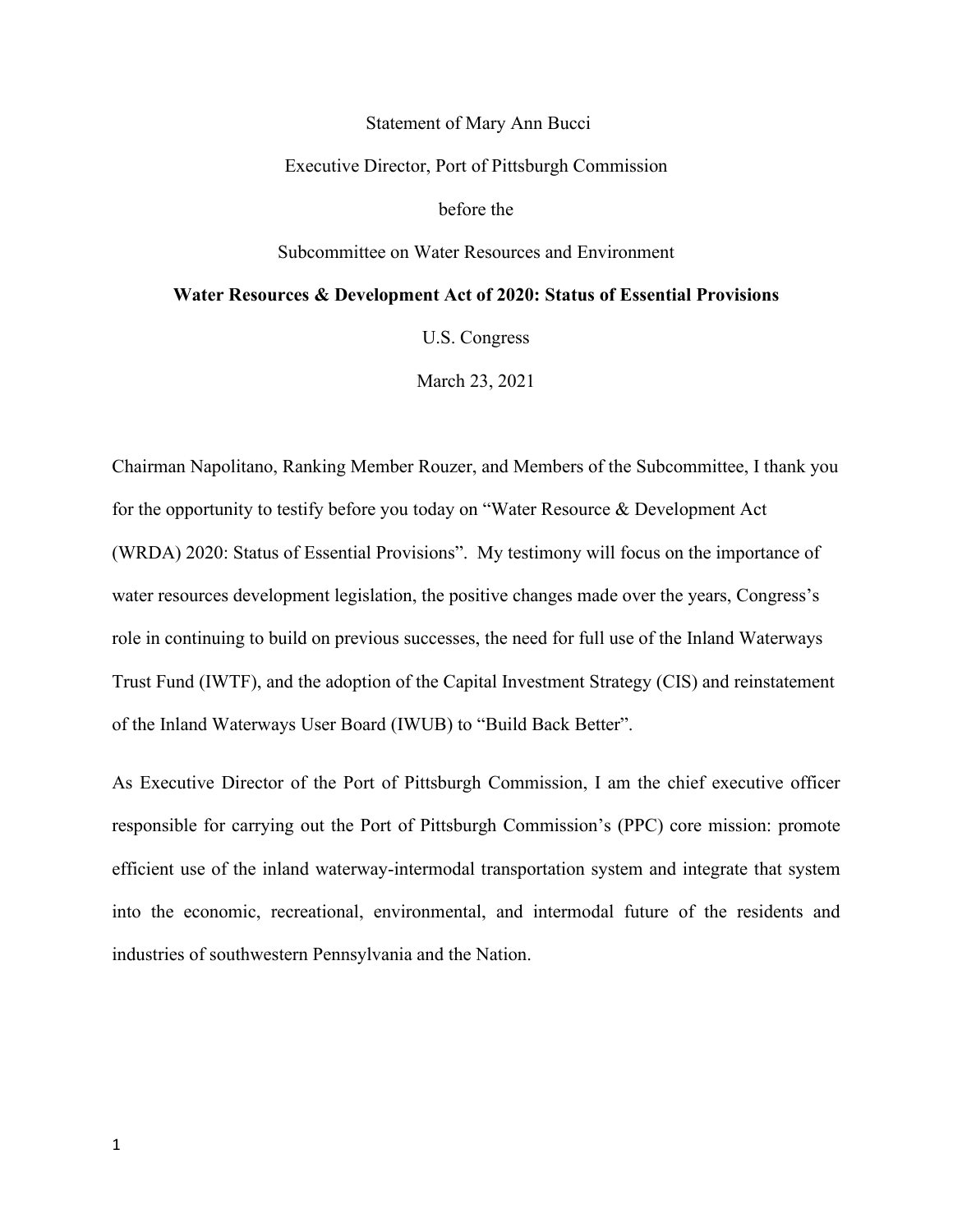As we have stated in our recently published economic impact study, *The Port of Pittsburgh: Impact, Opportunities, and Challenges*, [1](#page-1-0) The Port of Pittsburgh is fourth in tonnage among the nation's inland waterways ports and the 33rd busiest port among all U.S. coastal and inland ports as a group. The Port of Pittsburgh is also linked to—and is a vital part of—the nation's inland waterways system. There are very important mines, steel works, and power plants that use the waterways for shipping, cooling, material processing, and/or waste management. Many of these facilities are successful only because our geographic location—on the Allegheny, Monongahela, and Ohio Rivers—and the 200 miles of commercially navigable waterways that include 17 locks and dams that have been used in southwest Pennsylvania for almost 200 years. Although the different industries use the rivers in different ways, the rivers are a critical resource for all of them. These entities are important parts of the overall U.S. economy.

Each of our locks and dams has a different story, but they often share state-of-the-art technology at their construction decades ago, multiple cycles of rehabilitation, and in some cases replacement with the latest construction and design techniques. Without these important locks and dams, our economy would be severely impacted. Inland waterways infrastructure projects in our region provide transportation cost advantages that incentivize the shipment of 30 million tons of cargo each year.<sup>[2](#page-1-1)</sup> Most notably, shipping costs for raw materials average 0.97 cents per ton-mile by barge compared to 2.53 cents per ton-mile by rail or 5.35 cents per ton-mile by truck. Furthermore, inland waterway transportation provides a greater benefit to the environment because our industry's cargo

1

<span id="page-1-0"></span>[https://www.portpitt.com/media/W1siZiIsIjIwMjEvMDMvMDQvM2IyY3hkcTN2N19Qb3J0X29mX1BpdHRzYnVyZ2h](https://www.portpitt.com/media/W1siZiIsIjIwMjEvMDMvMDQvM2IyY3hkcTN2N19Qb3J0X29mX1BpdHRzYnVyZ2hfMjAyMV9FY29ub21pY19JbXBhY3RfU3R1ZHkucGRmIl1d/Port%20of%20Pittsburgh%202021%20Economic%20Impact%20Study.pdf) [fMjAyMV9FY29ub21pY19JbXBhY3RfU3R1ZHkucGRmIl1d/Port%20of%20Pittsburgh%202021%20Economic%20Impa](https://www.portpitt.com/media/W1siZiIsIjIwMjEvMDMvMDQvM2IyY3hkcTN2N19Qb3J0X29mX1BpdHRzYnVyZ2hfMjAyMV9FY29ub21pY19JbXBhY3RfU3R1ZHkucGRmIl1d/Port%20of%20Pittsburgh%202021%20Economic%20Impact%20Study.pdf) [ct%20Study.pdf](https://www.portpitt.com/media/W1siZiIsIjIwMjEvMDMvMDQvM2IyY3hkcTN2N19Qb3J0X29mX1BpdHRzYnVyZ2hfMjAyMV9FY29ub21pY19JbXBhY3RfU3R1ZHkucGRmIl1d/Port%20of%20Pittsburgh%202021%20Economic%20Impact%20Study.pdf)

<span id="page-1-1"></span><sup>2</sup> 10-yr average: 2009–2018.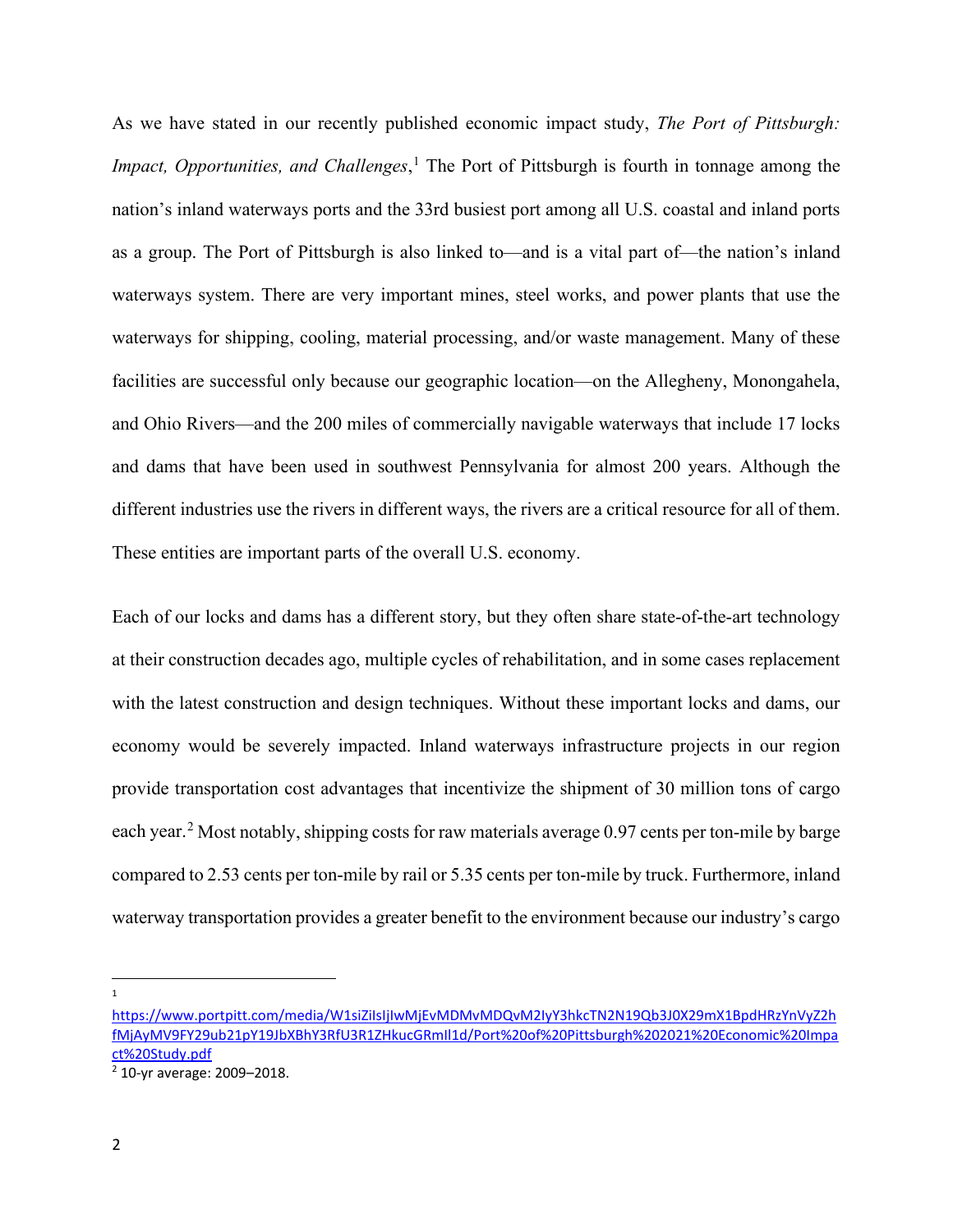moving 647 ton-miles per-gallon of fuel tops other key surface modes (145 ton-miles per gallon of fuel for trucks and 477 ton-miles per gallon of fuel for locomotives).

As you all begin working on an infrastructure package in the coming months and WRDA 2022, it is important to recognize that while overall financing and management challenges facing the inland waterways system and the current business model for modernizing the nation's locks and dams have improved tremendously, there is still some work to be done.

# *Project Examples*

America's inland waterways system is the best in the world, but is not without its challenges, as international competitors continue to improve their systems and facilities. More than half of the locks and dams on the U.S. inland waterways are past their 50-year design life, with most locks and dams built in the 1930s under President Roosevelt. Our locks and dams, and our ports, require attention and financial recapitalization for dredging and channel and harbor improvements to maintain reliability and sustain our Nation's economic well-being and standard of living. That attention starts with reinstating the IWUB.

As an advisory board established by Congress in WRDA 1986, the IWUB provides recommendations to Congress and the Secretary of the Army on investment priorities using resources from the IWTF which the commercial users of the inland waterways have contributed for construction and major rehabilitation of inland navigation investment priorities. Earlier this year, along with all other Department of Defense advisory committees, the IWUB was directed to immediately suspend all operations until the Department of Defense completes a "zero-based" review. I strongly encourage that the board be reinstated given the IWUB is filled with industry leaders and subject-matter experts with extensive experience in inland waterways transportation.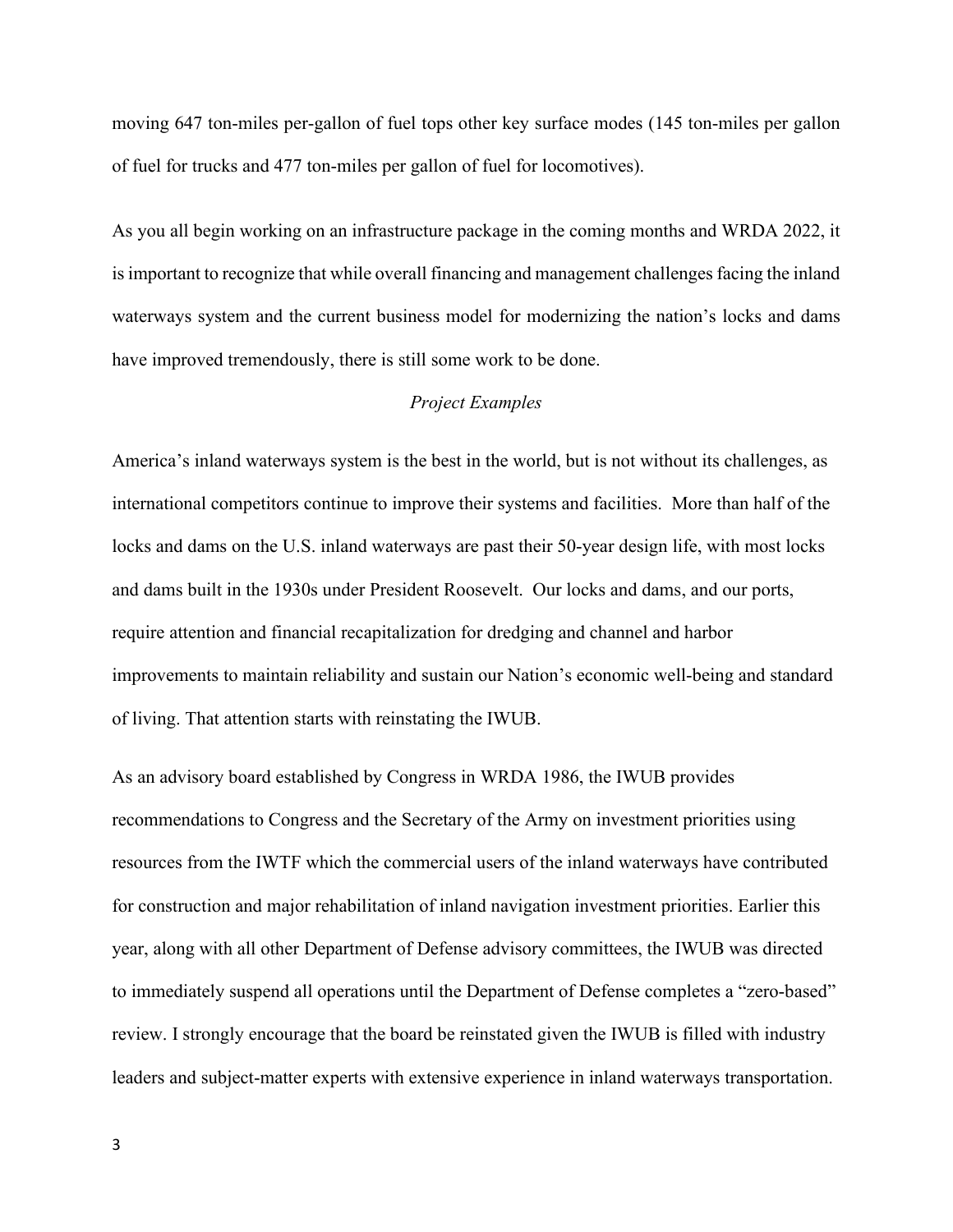This relationship has fostered candid and collaborative conversations between the U.S. Army Corps of Engineers (the Corps) and stakeholders, and fulfills the "user pay, user say" policy. I believe as I begin discussing project examples, you will understand that the IWUB plays a critical role in project delivery.

### *The Lower Mon Project*

The Lower Mon Project (Locks and Dams 2, 3, and 4), which encountered dramatic cost escalation and schedule delays, is currently funded to completion of construction in 2023, The project was authorized in the WRDA 1992 to replace the Braddock Dam; the Lock and Dam 4 and remove Lock and Dam 3. However, inadequate funding forced the Corps to complete the \$556.4 million project one component at a time, or as funding allowed. Currently, the Lower Mon project is going on its  $27<sup>th</sup>$  year of construction, which is longer than the life of many Capitol Hill staffers. These locks on the Lower Monongahela River experience the highest volume of commercial traffic on the Monongahela River in terms of both tonnage locked and lockages; further, the pools created by these facilities provide industrial and municipal water and are popular with recreational boaters.

## *The Olmsted Lock & Dam Project*

Like Lower Mon, The Olmsted Lock and Dam Project (Olmsted) was authorized decades ago through the WRDA 1988 at \$775 million. At the time, the project authorization consisted of creating a new lock and dam on the Ohio River between Illinois and Kentucky with two 110' x 1200' chambers and eliminating Ohio River Locks Dam 52 and 53. The original projected completion date was 1998. However, the cost of the project ballooned to \$3.1 billion. Thankfully, WRDA 2014 authorized many of the project delivery recommendations made by the IWUB and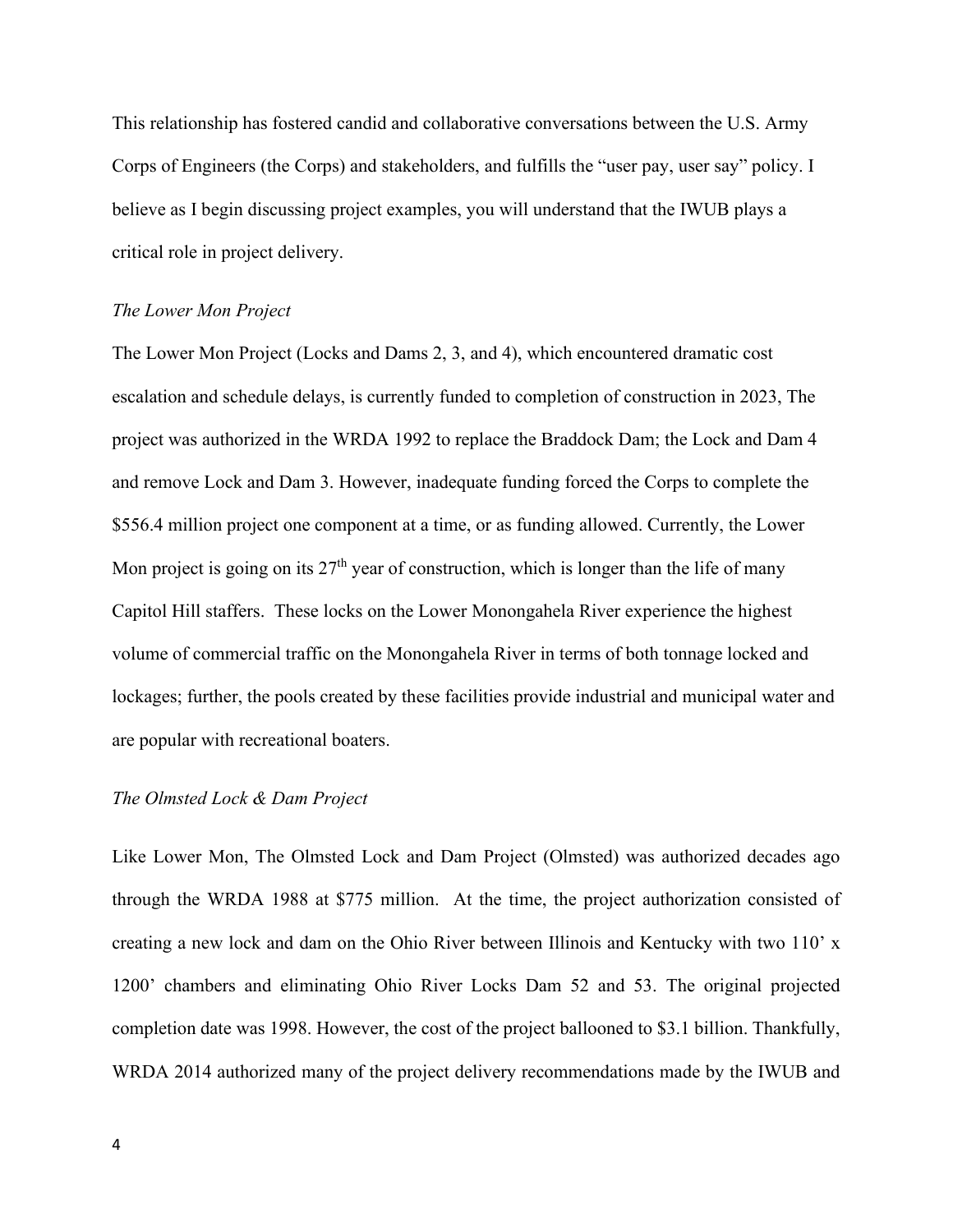increased the threshold size of a rehabilitation project authorized to be cost-shared by the IWTF to \$20 million with an annual inflation amount. One of the most widely heralded provisions of the act was the reduction of the IWTF portion of the cost-sharing requirement for Olmsted from 50 percent to 15 percent. Together with another provision enacted in 2014 to increase the inland waterway diesel fuel tax by 45% to the current 0.29 cents per gallon, this provision expedited completion of Olmsted by four years, saving \$330 million, and allowed a much larger amount of IWTF funds to be spent on other projects—including the Chickamauga Lock and Dam in Tennessee and Kentucky Lock and Dam in Kentucky.

## *Upper Ohio Navigation System Project*

Authorized in WRDA 2016, The Upper Ohio Navigation project, which will modernize and upgrade capacity to the three oldest lock and dam projects on the Ohio River, including the Montgomery Lock and Dam, was recently given a "New Start Designation", and awarded \$22 million for completion of Pre-Construction Engineering and Design Phase and to begin the construction phase. When constructed, this project will mark the completion of one of the IWUB top priority projects. This is very important for the PCC and the nearby region because this marks the first "New Start" Designation since 2004 for a major inland waterways construction project. This is critical because a major failure on the Upper Ohio River would shut down the entire Port of Pittsburgh.

# *Legislative Opportunities In the 117th Congress*

Since 2014, a WRDA bill has been passed every two years with overwhelming bipartisan support, and numerous provisions added to increase efficiency and help move projects forward on the locks and dams throughout the 12,000 miles of navigable waterways in the U.S. Specifically, the most significant update came in WRDA 2020 when, led by this Committee,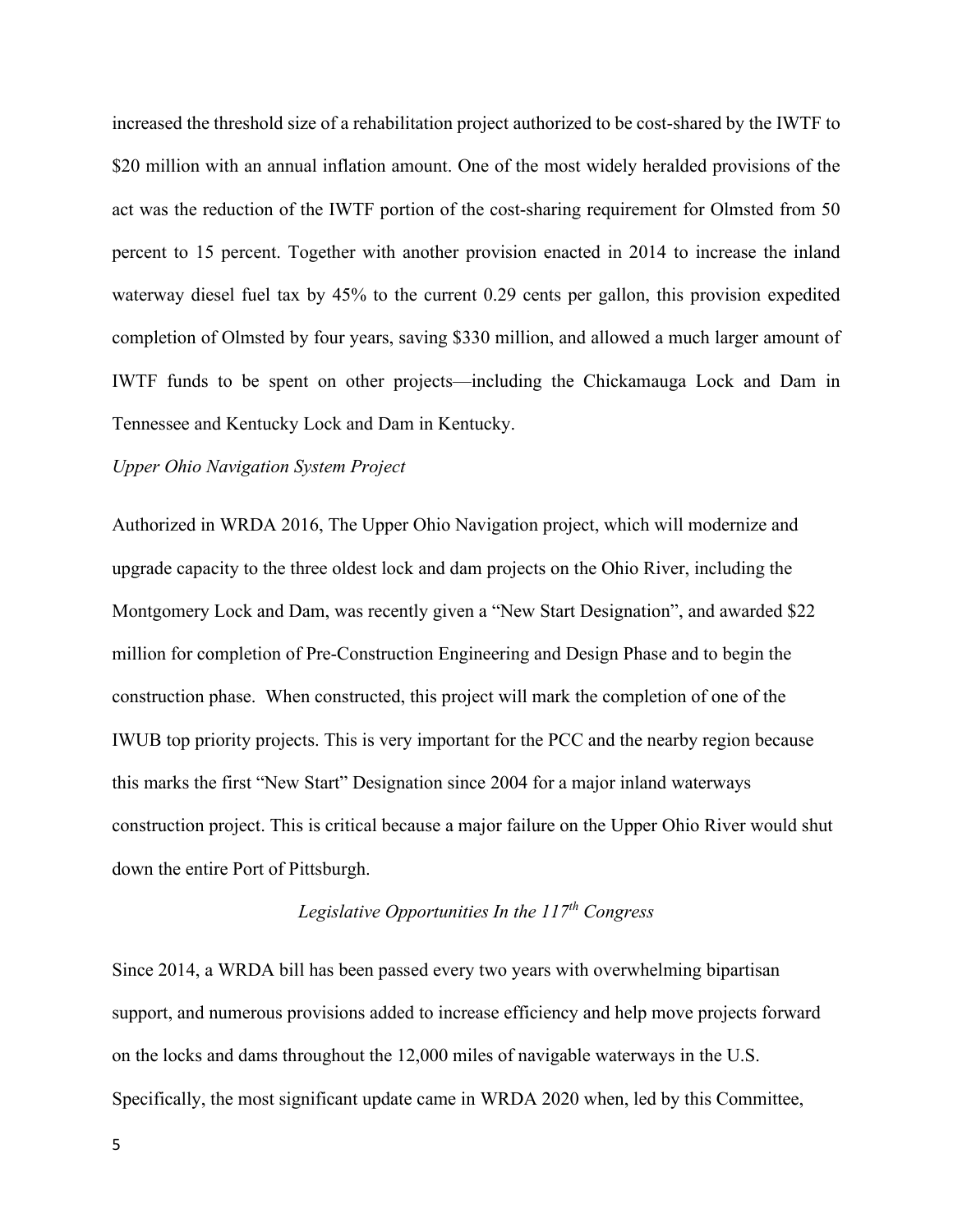Congress agreed to change the construction cost-share for projects on inland waterways to 65-35 (65% General Treasury and 35% IWTF). I cannot thank the Committee enough for your support in modifying the cost-share.

With the adjustments made in WRDA 2020 by this Committee, it is important that all the IWTF receipts are appropriated so that we can reduce the inland waterways construction backlog as fast as possible.

Congress has taken meaningful steps to tackle the nation's growing infrastructure problem, however, WRDA is only a piece of the puzzle. Many of your colleagues have expressed the need for a robust infrastructure package that will provide jobs, increase efficiency, and reduce emissions, and I would like to emphasize that infrastructure upgrades on our inland waterways will help the nation achieve those goals. As required by WRDA 14, in consultation with the IWUB, the Corps has developed a plan, called the Capital Investment Strategy (CIS), that recognizes the importance of construction and major rehabilitations necessary to modernize the nation's inland waterways system, using objective, national project selection prioritization criteria and processes to focus investments where they matter the most. As you move forward with a potential infrastructure package, I encourage you to include funding for lock and dam modernization.

# *Conclusion*

In closing I want to reiterate the fact that beyond enabling commercial transportation, the inland waterways system provides recreational access, flood control, stable water supply for communities and industries, facilitates hydroelectric power, enhances regional economic development, and plays a supporting element to national defense.

6